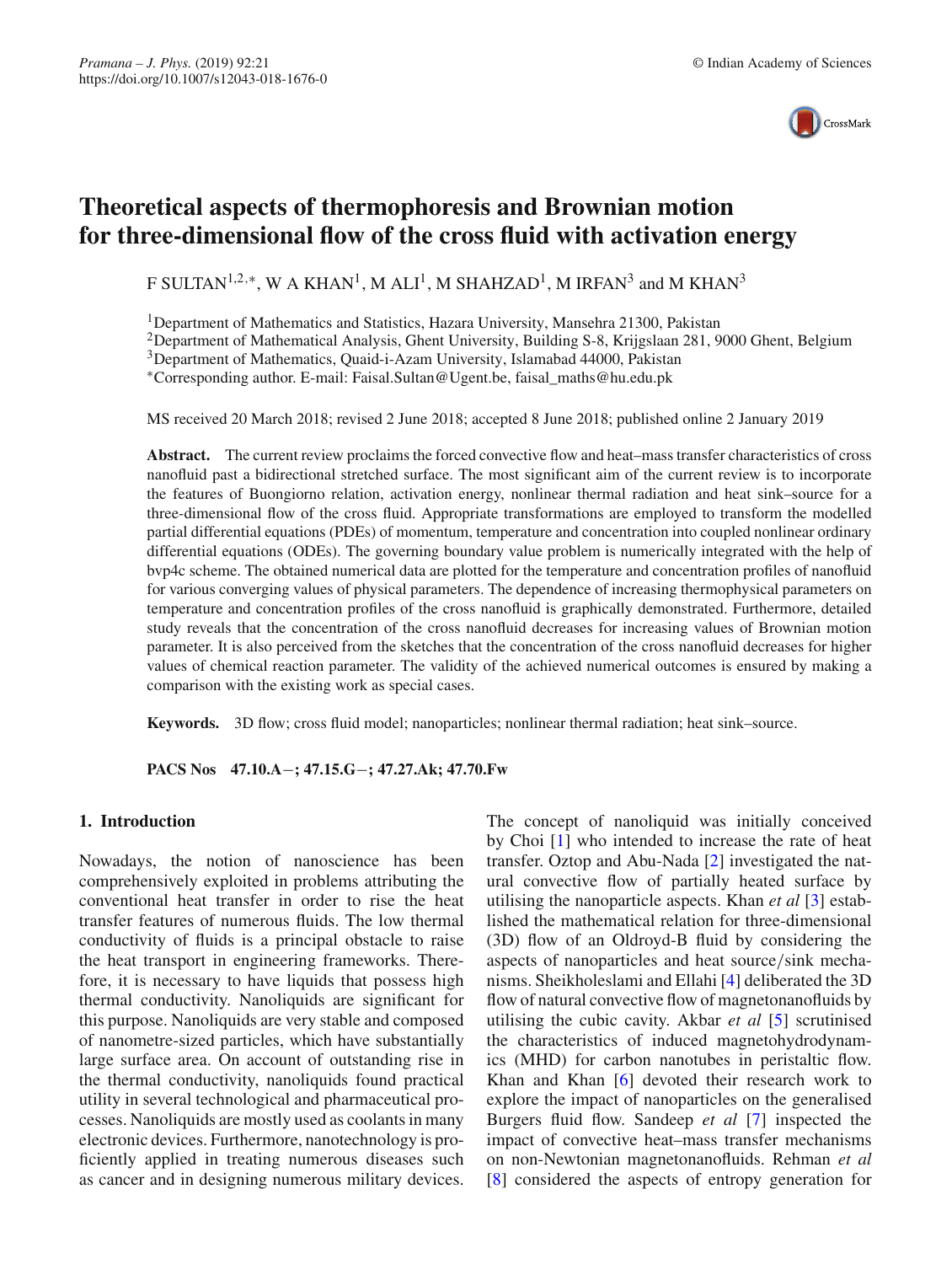nanofluids by utilising the revised and more realistic relation of nanofluids. Khan *et al* [\[9](#page-9-8)] worked on the 3D forced convective flow of Burgers fluid in the presence of newly suggested relation for nanoparticles. Haq *et al*  $[10]$  $[10]$  investigated the impact of  $H_2O$  and  $C_2H_6O_2$ -based Cu nanoparticles by utilising two parallel disks. Khan and Khan [\[11](#page-9-10)] utilised the revised mass flux conditions to investigate the impact of nanoparticles on power-law fluids. Hayat *et al* [\[12](#page-9-11)] deliberated the characteristics of Carreau nanofluid in the presence of convective boundary conditions. Khan and Khan [\[13\]](#page-9-12) computed the analytical solution of Burgers nanofluid in the presence of heat sink–source aspects. Rahman *et al* [\[14\]](#page-9-13) investigated the impact of slip on non-Newtonian and nanoparticles in a tapered artery with stenosis. Hayat *et al* [\[15\]](#page-9-14) provided the characteristics of chemical processes of nanofluids utilising the rotating disk. Bhatti *et al* [\[16](#page-9-15)] summarised the impact of thermal radiation on nanofluid suspension induced by metachronal waves. Shirvan *et al* [\[17\]](#page-9-16) explored the properties of wavy surface characteristics on natural convection heat transfer with nanofluids. Hayat *et al* [\[18](#page-9-17)] inspected the characteristics of magnetonanofluids by utilising the variable rotating disc. Sandeep [\[19\]](#page-9-18) deliberated the impact of aligned MHD on nanofluids by utilising the thin film. Shirvan *et al* [\[20](#page-9-19)] analysed the numerical investigation of heat exchanger effectiveness in a pipe filled with nanofluid. Ellahi *et al* [\[21\]](#page-9-20) contemplated the development of a boundary layer of nano–ferro liquid flow by utilising the low oscillating stretchable rotating disk. Rashidi *et al* [\[22\]](#page-9-21) surveyed the consequence of convective heat transport mechanism by utilising obstructed duct for particle motion. Some latest research work on nanfluids includes [\[23](#page-9-22)[–34\]](#page-9-23).

The mass transfer phenomena in the chemical process depend on the behaviour of variable concentration of chemically reacting species. The species varies from a low concentrated area to a high concentrated region. Chemical processes play vital roles in advancement in culture. The categorisation of a chemical reaction can be in specific ways: among them the two major categorisations are homogeneous and heterogeneous reactions. Homogeneous reactions require the same phase or medium while the heterogeneous reactions require different phase spaces. A homogeneous reaction may be affected by temperature, volume and composition while the heterogeneous reactions are more complex in nature due to different phase spaces. A chemical reaction can be identified based on the variety and number of kinetic equations used to draw the progress of the reaction. When a single stoichiometry number and a single kinetic equation are used to complete the chemical progress, then we need a single reaction. Contrary to this, when we have applied more than one stoichiometry equation, then more than one kinetic equation is required to watch the changing composition and we have multiple answers. Multiple reactions can be classified into two types: the series reactions and the parallel reactions. Furthermore, the term activation energy has a significant role in chemical reactions. Arrhenius firstly presented the idea of activation energy in 1889. It is the least required amount of energy for the species, which changes the reactants into products. It can be in the form of potential energy or kinetic energy. In the absence of activation energy, reactants cannot form products. Conversely, a reaction occurs when the movement of the particles is rapid due to the activation energy. The applications of activation energy are very wide in chemical engineering, geothermal and mechanics of water and oil emulsions. Ramzan *et al* [\[35\]](#page-9-24) presented the mathematical relation to examine the impact of binary reactions and activation energy on the magnetonanofluids. Ramzan *et al* [\[36\]](#page-9-25) studied the characteristics of chemical processes and double stratification on the radiative flow of Powell–Eyring magnetonanofluids. Shafique *et al* [\[37\]](#page-9-26) investigated the aspects of activation energy and rotating frame for the Maxwell fluid. Khan *et al*[\[38\]](#page-9-27) analysed the effects of chemical processes on the 3D flow of Burgers fluid. Khan *et al* [\[27\]](#page-9-28) inspected the impact of chemical reactions on the generalised Burgers fluid by utilising nanoparticles. Mustafa *et al* [\[39\]](#page-9-29) examined the characteristics of activation energy and chemical mechanisms of magnetonanofluids.

The main emphasis of our study is to investigate the aspects of activation energy of 3D flow of the cross fluid with combined effects of thermal radiation. Moreover, we have considered the aspects of heat source–sink in this research. The novelty of this research is that it provides a comprehensive mathematical detail about the 3D flow of cross magnetonanofluid and activation energy. Graphical results are utilised to elaborate on the impacts of various variables. We have compared our results with available literature (see table [1\)](#page-2-0). Furthermore, the temperature gradient is deliberated and scrutinised in table [2.](#page-2-1)

#### **2. Mathematical descriptions**

A steady, 3D MHD flow of cross nanofluid flow in the presence of heat sink–source is considered. The heat transport mechanism is carried out in the presence of nonlinear thermal radiation. Furthermore, the combined features of destructive–constructive chemical reactions and activation energy are taken in this investigation. The magnetic field is applied normal to the stretched surface. Reynolds number is supposed to be small neglecting the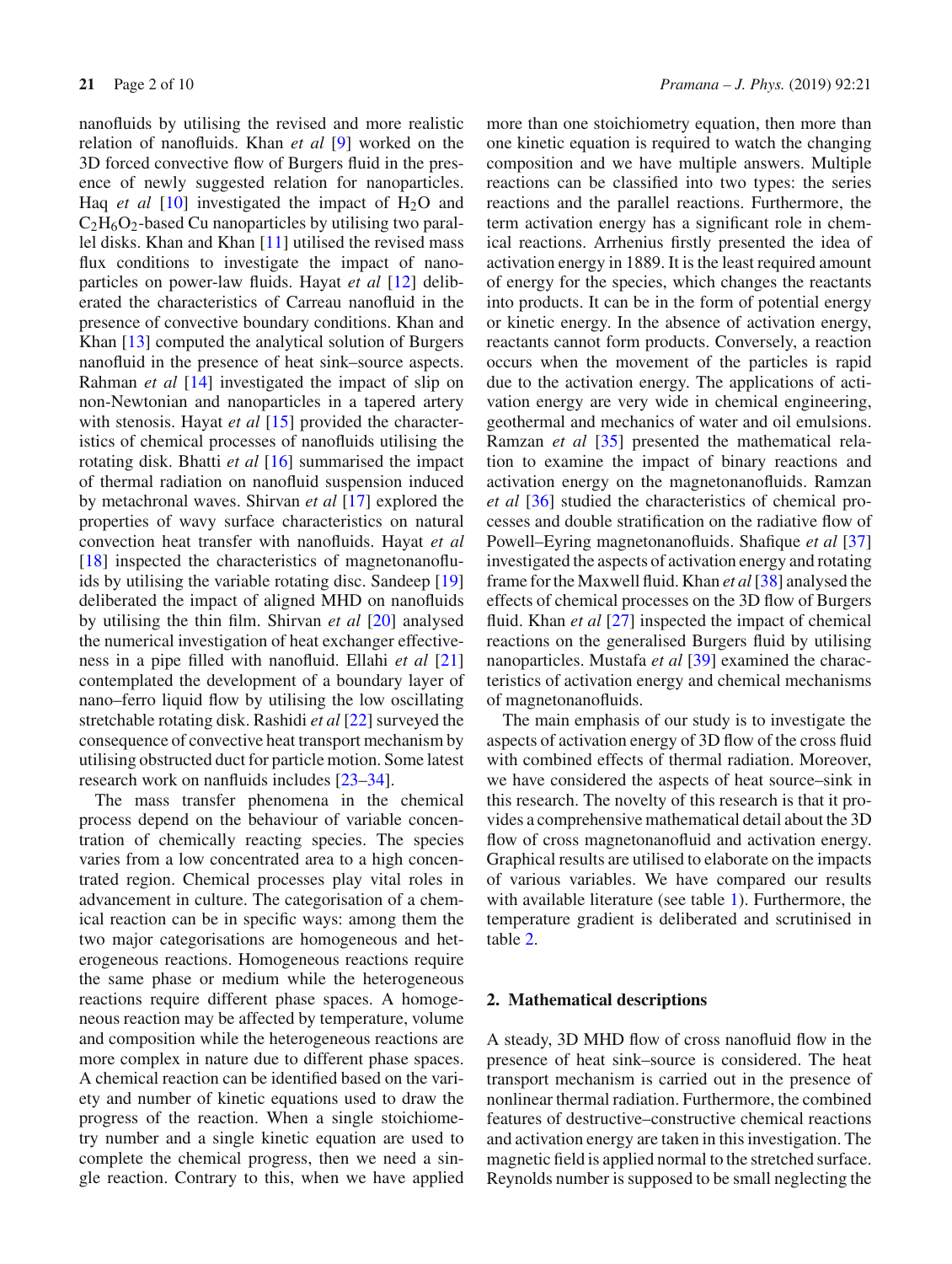<span id="page-2-0"></span>

| $\alpha$ | HPM result $[41]$<br>$-f''(0)$ | HPM result $[41]$<br>$-g''(0)$ | Exact result $[41]$<br>$-f''(0)$ | Exact result $[41]$<br>$-g''(0)$ | Present result<br>$-f''(0)$ | Present result<br>$-g''(0)$ |
|----------|--------------------------------|--------------------------------|----------------------------------|----------------------------------|-----------------------------|-----------------------------|
| 0.0      | 1.0                            | 0.0                            | 1.0                              | 0.0                              | 1.0                         | 0.0                         |
| 0.1      | 1.02025                        | 0.06684                        | 1.020259                         | 0.066847                         | 1.02026                     | 0.06685                     |
| 0.2      | 1.03949                        | 0.14873                        | 1.039495                         | 0.148736                         | 1.03949                     | 0.14874                     |
| 0.3      | 1.05795                        | 0.24335                        | 1.05794                          | 0.243359                         | 1.05795                     | 0.24336                     |
| 0.4      | 1.07578                        | 0.34920                        | 1.075788                         | 0.349208                         | 1.07578                     | 0.34921                     |
| 0.5      | 1.09309                        | 0.46520                        | 1.093095                         | 0.465204                         | 1.09309                     | 0.46521                     |
| 0.6      | 1.10994                        | 0.59052                        | 1.109946                         | 0.590528                         | 1.10994                     | 0.59053                     |
| 0.7      | 1.12639                        | 0.72453                        | 1.126397                         | 0.724531                         | 1.12639                     | 0.72453                     |
| 0.8      | 1.14248                        | 0.86668                        | 1.142488                         | 0.866682                         | 1.14249                     | 0.86668                     |
| 0.9      | 1.15825                        | 1.01653                        | 1.158253                         | 1.016538                         | 1.15826                     | 1.016538                    |
| 1.0      | 1.17372                        | 1.17372                        | 1.173720                         | 1.173720                         | 1.17372                     | 1.17372                     |

**Table 1.** A comparison of  $-f''(0)$  and  $-g''(0)$  for Newtonian liquid (We<sub>1</sub> = We<sub>2</sub> = *M* = 0).

<span id="page-2-1"></span>**Table 2.** Numerical values of local Nusselt number  $(Re_x)^{-1/2}$  Nu<sub>x</sub> for distinct values of escalating parameters when  $M =$ 0.8,  $\text{We}_1 = \text{We}_2 = 2.2$ ,  $\text{Le} = 2.0$ ,  $R_d = 0.5$ ,  $\theta_f = 0.3$ ,  $N_b = 0.2$  and  $\alpha = 0.3$ .

| Pr                       | $\cal E$ | $\delta$ | $\boldsymbol{n}$ | $\boldsymbol{m}$ | $\sigma$ | $N_t$ | $(Re_x)^{1/2}$ Nu |
|--------------------------|----------|----------|------------------|------------------|----------|-------|-------------------|
| $1.0\,$                  | $1.0\,$  | $1.0\,$  | 1.5              | 0.5              | $1.0\,$  | 0.3   | 0.28044           |
| 2.0                      |          |          |                  |                  |          |       | 0.323653          |
| 3.0                      |          |          |                  |                  |          |       | 0.367596          |
|                          | 0.0      |          |                  |                  |          |       | 0.35561           |
| $\overline{\phantom{0}}$ | 0.4      |          |                  |                  |          |       | 0.365915          |
|                          | 0.7      |          |                  |                  |          |       | 0.367423          |
|                          |          | 2.0      |                  |                  |          |       | 0.367447          |
|                          |          | 3.0      |                  |                  |          |       | 0.36602           |
|                          |          | 4.0      |                  |                  |          |       | 0.365904          |
|                          |          |          | 0.2              |                  |          |       | 0.33429           |
|                          |          |          | 0.5              |                  |          |       | 0.352049          |
|                          |          |          | $0.8\,$          |                  |          |       | 0.346319          |
|                          |          |          |                  | 1.0              |          |       | 0.367526          |
|                          |          |          |                  | 1.3              |          |       | 0.367481          |
|                          |          |          |                  | 1.4              |          |       | 0.367465          |
|                          |          |          |                  |                  | 1.0      |       | 0.367596          |
|                          |          |          |                  |                  | 2.0      |       | 0.365712          |
|                          |          |          |                  |                  | 3.0      |       | 0.362045          |
|                          |          |          |                  |                  |          | 0.2   | 0.361876          |
|                          |          |          |                  |                  |          | 0.4   | 0.36017           |
|                          |          |          |                  |                  |          | 0.6   | 0.36000           |

impact of induced magnetic field on the cross nanofluid. The temperature and concentration of magnetonanoliquid at the sheet are, respectively,  $(T_w, C_w)$  which are kept constant while the nanofluid outside the boundary is maintained at uniform temperature and concentration (*T*∞,*C*∞), respectively. In areas such as geothermal, the governing equations are (see [\[40](#page-9-31)])

<span id="page-2-2"></span>
$$
\frac{\partial u}{\partial x} + \frac{\partial v}{\partial y} + \frac{\partial w}{\partial z} = 0,
$$
  
\n
$$
u \frac{\partial u}{\partial x} + v \frac{\partial u}{\partial y} + w \frac{\partial u}{\partial z}
$$
\n(1)

$$
= -\frac{1}{\rho_f} \frac{\partial P}{\partial x} + v \frac{\partial}{\partial z} \left[ \frac{\partial u/\partial z}{1 + {\{\Gamma(\partial u/\partial z)\}}^n} \right] - \frac{\sigma^1 B_0^2 u}{\rho_f},\tag{2}
$$

$$
u\frac{\partial v}{\partial x} + v\frac{\partial v}{\partial y} + w\frac{\partial v}{\partial z}
$$
  
= 
$$
-\frac{1}{\rho_f} \frac{\partial P}{\partial y} + v\frac{\partial}{\partial z} \left[ \frac{\partial v/\partial z}{1 + {\{\Gamma(\partial v/\partial z)\}}^n} \right]
$$
  

$$
-\frac{\sigma^1 B_0^2 v}{\rho_f},
$$
 (3)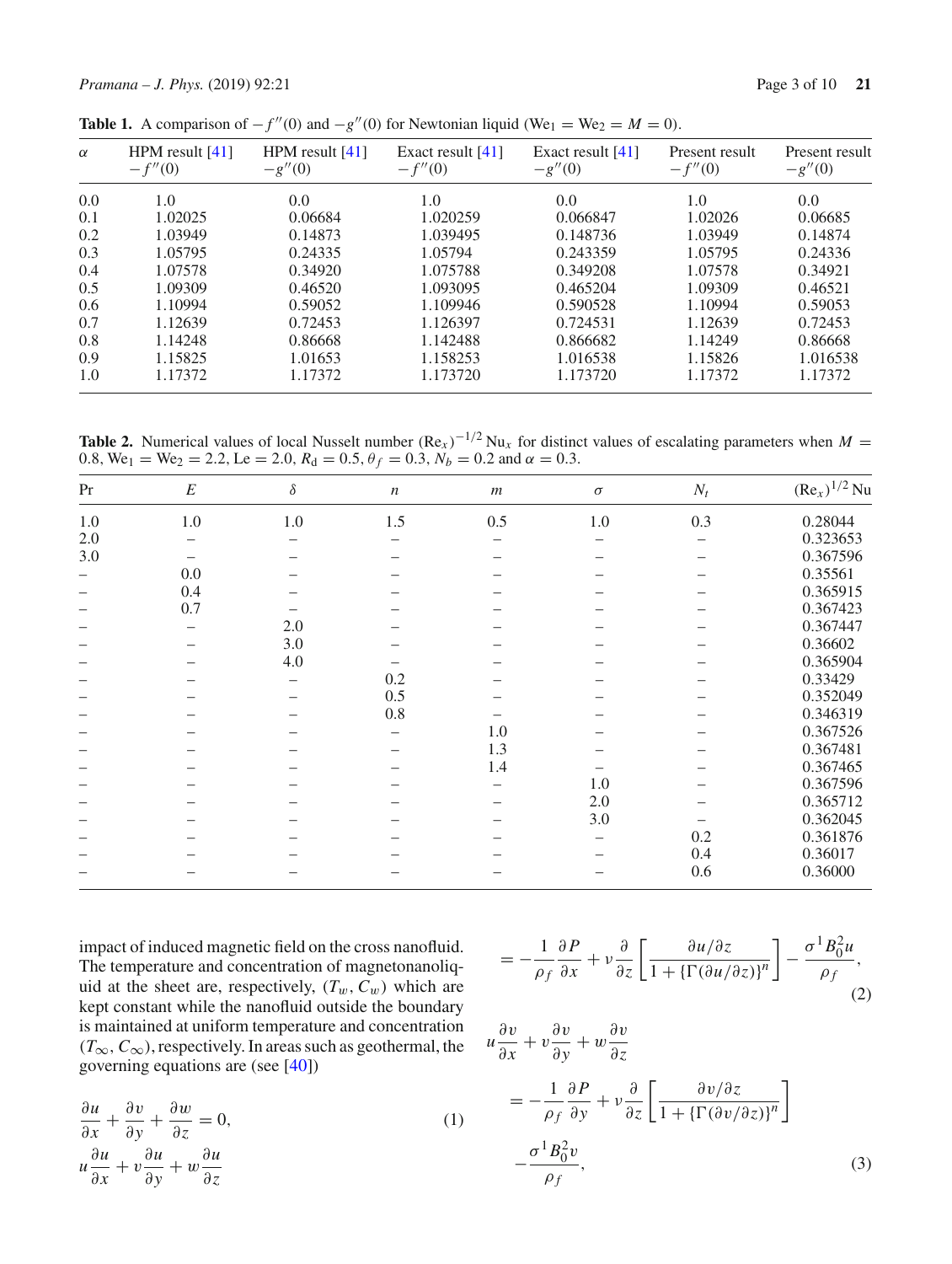$$
u\frac{\partial T}{\partial x} + v\frac{\partial T}{\partial y} + w\frac{\partial T}{\partial z} = \alpha_1 \frac{\partial^2 T}{\partial z^2} + \tau \left[ D_B \frac{\partial C}{\partial z} \frac{\partial T}{\partial z} + \frac{D_T}{T_{\infty}} \left( \frac{\partial T}{\partial z} \right)^2 \right] - \frac{1}{(\rho c)_f} \frac{\partial q_r}{\partial z} + \frac{Q_0}{(\rho c)_f} (T - T_{\infty}),
$$
(4)

$$
u\frac{\partial C}{\partial x} + v\frac{\partial C}{\partial y} + w\frac{\partial C}{\partial z} = D_B \frac{\partial^2 C}{\partial z^2} + \frac{D_T}{T_{\infty}} \frac{\partial^2 T}{\partial z^2} -k_c^2 (C - C_{\infty}) \left(\frac{T}{T_{\infty}}\right)^m \exp\left(-\frac{E_a}{KT}\right).
$$
 (5)

The boundary conditions for the present flow analysis are

<span id="page-3-1"></span>
$$
u = U_w = ax, \quad v = V_w = by, \quad w = 0, \quad T = T_w,
$$
  
\n
$$
C = C_w \quad \text{at } z = 0,
$$
  
\n
$$
u \to 0, \quad v \to 0, \quad T \to T_{\infty}, \quad C \to C_{\infty} \text{ as } z \to \infty,
$$
  
\n(7)

where  $u, v, w, T, C, v, \Gamma, n, \rho_f, \alpha_1, \tau, D_B, D_T, q_r, k_c$ ,  $E_a$ ,  $K$ ,  $m$  are, respectively, the velocity components, temperature, concentration, kinematic viscosity, cross time constant, flow behaviour index, fluid density, thermal diffusivity of the base liquid, ratio of heat capacities of nanoparticle to cross magnetofluid, Brownian diffusion coefficient, thermophoresis diffusion coefficient, radiative heat flux, chemical reaction constant, activation energy parameter, Boltzmann constant and fitted rate constant. The radiative heat flux  $q_r$  is given by

$$
q_r = -\frac{4\sigma^*}{3k^*} \frac{\partial T^4}{\partial z} = -\frac{16\sigma^*}{3k^*} \frac{\partial}{\partial z} \left( T^3 \frac{\partial T}{\partial z} \right),\tag{8}
$$

where  $(k^*, \sigma^*)$  are, respectively, the mean absorption coefficient and Stefan–Boltzmann constant.

Substituting eq.  $(8)$  into eq.  $(4)$ , we have the following energy equation:

<span id="page-3-2"></span>
$$
u\frac{\partial T}{\partial x} + v\frac{\partial T}{\partial y} + w\frac{\partial T}{\partial z}
$$
  
=  $\alpha_1 \frac{\partial^2 T}{\partial z^2} + \tau \left[ D_B \frac{\partial C}{\partial z} \frac{\partial T}{\partial z} + \frac{D_T}{T_{\infty}} \left( \frac{\partial T}{\partial z} \right)^2 \right]$   
+  $\frac{1}{(\rho c)_f} \frac{16\sigma^*}{3k^*} \frac{\partial}{\partial z} \left( T^3 \frac{\partial T}{\partial z} \right)$   
+  $\frac{Q_0}{(\rho c)_f} (T - T_{\infty}).$  (9)

Utilise the following suitable conversions:

$$
u = axf'(\eta), \quad v = ayg'(\eta),
$$
  
\n
$$
w = -(av)^{1/2} [f(\eta) + g(\eta)],
$$
  
\n
$$
\theta(\eta) = \frac{T - T_{\infty}}{T_w - T_{\infty}}, \quad \varphi(\eta) = \frac{C - C_{\infty}}{C_w - C_{\infty}},
$$
  
\n
$$
\eta = z \sqrt{\frac{a}{v}}.
$$
\n(10)

Equation [\(1\)](#page-2-2) is automatically satisfied and eqs  $(2)$ – $(7)$ and [\(9\)](#page-3-2) yield

$$
[1 + (1 - n)(We_1 f'')^n] f'''
$$
  
\n
$$
- [1 + (We_1 f'')^n]^2 [f'^2 - (f + g) f'']
$$
  
\n
$$
- M^2 f' = 0,
$$
  
\n
$$
[1 + (1 - n)(We_2 g'')^n] g'''
$$
  
\n
$$
- [1 + (We_2 g'')^n]^2 [g'^2 - (f + g) g'']
$$
  
\n
$$
- M^2 g' = 0,
$$
  
\n
$$
(12)
$$

$$
\frac{d}{d\eta}[\{1 + R_d(1 + (\theta_f - 1)\theta)^3\}\theta']
$$
  
+ Pr[(f + g)\theta' + N\_b\theta'\varphi' + N\_t\theta'^2] + Pr  $\lambda\theta = 0$ , (13)

$$
\varphi'' + \text{Le Pr}(f + g)\varphi' - \text{Le Pr}\,\sigma (1 + \delta\theta)^m \varphi
$$

$$
\times \exp\left(-\frac{E}{1 + \delta\theta}\right) + \frac{N_t}{N_b}\theta'' = 0,
$$
(14)

$$
f(0) = 0, \quad g(0) = 0, \quad f'(0) = 1,g'(0) = \alpha, \quad \theta(0) = 1, \quad \varphi(0) = 1,
$$
 (15)  

$$
f' \to 0, \quad g' \to 0, \quad \theta \to 0, \quad \varphi \to 0 \quad \text{as } \eta \to \infty.
$$
 (16)

<span id="page-3-0"></span>In the above expressions, We<sub>1</sub>, We<sub>2</sub>, *M*,  $\alpha$ ,  $R_d$ ,  $\theta_f$ , Pr,  $N_b$ ,  $N_t$ ,  $\lambda$ , Le,  $\sigma$ ,  $\delta$ , *E* are, respectively, the local Weissenberg numbers, magnetic parameter, the ratio of stretching rate parameter, radiation parameter, temperature ratio parameter, Prandtl number, Brownian motion parameter, thermophoresis parameter, heat source–sink parameter, Lewis number, chemical reaction parameter, temperature difference parameter and activation energy. Mathematically, these parameters are expressed in the following manner:

We<sub>1</sub> = 
$$
\Gamma ax \sqrt{\frac{a}{v}}
$$
, We<sub>2</sub> =  $\Gamma ay \sqrt{\frac{a}{v}}$ ,  $R_d = \frac{16\sigma^* T_{\infty}^3}{3kk^*}$ ,  
\n $\alpha = \frac{b}{a}$ ,  $\theta_f = \frac{T_w}{T_{\infty}}$ ,  
\n $M = \frac{\sigma^1 B_0^2}{\rho_f a}$ ,  $N_b = \frac{\tau D_B (C_w - C_{\infty})}{v}$ ,  
\n $N_t = \frac{\tau D_T (T_w - T_{\infty})}{v T_{\infty}}$ ,  $\lambda = \frac{Q_0}{a(\rho c)_f}$ ,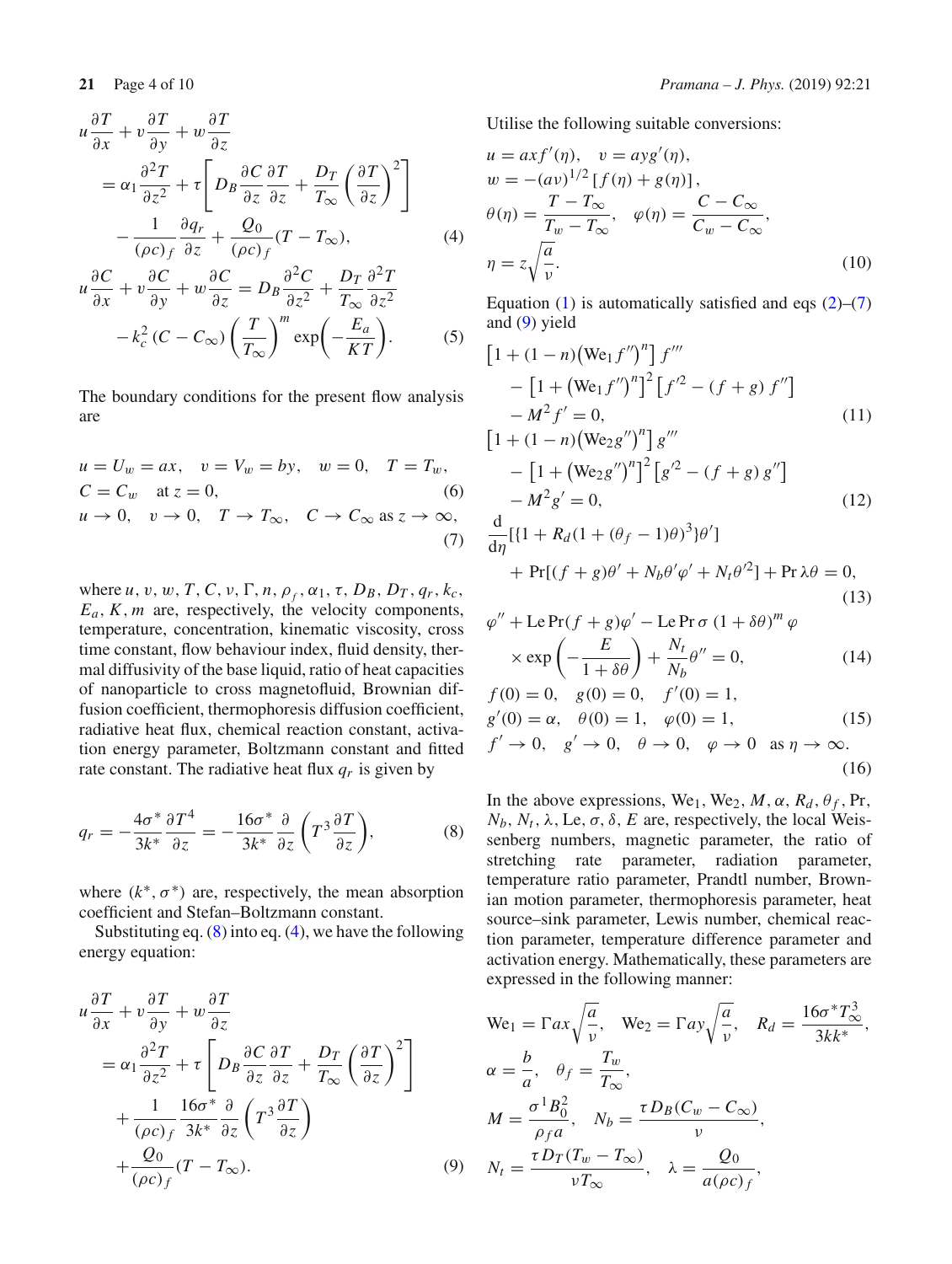

<span id="page-4-0"></span>**Figure 1.** Profiles of temperature  $\theta(\eta)$  for various values of  $\alpha$ for (**a**) shear-thinning liquids and (**b**) shear-thickening liquids.

$$
\Pr = \frac{v}{\alpha_1}, \quad \text{Le} = \frac{\alpha_1}{D_B}, \quad \sigma = \frac{k_c^2}{a},
$$
\n
$$
E = \frac{E_a}{K_{\infty} T_{\infty}}, \quad \delta = \frac{T_w - T_{\infty}}{T_{\infty}}.
$$
\n(17)

# 2.1 *Skin friction and rate of heat–mass transfer*

The definitions of skin friction and rate of heat–mass transfer are

$$
C_{f_x} = \frac{2\tau_{xz}}{\rho_f U_w^2}, \quad C_{f_y} = \frac{2\tau_{yz}}{\rho_f U_w^2},
$$
  
\n
$$
Nu_x = -\frac{x}{(T_w - T_\infty)} \left(\frac{\partial T}{\partial z}\right)\Big|_{z=0} + \frac{xq_r}{k(T_w - T_\infty)}.
$$
\n(18)



<span id="page-4-1"></span>**Figure 2.** Profiles of temperature  $\theta(\eta)$  for various values of *Nb* for (**a**) shear-thinning liquids and (**b**) shear-thickening liquids.

The above quantities are reduced to the following dimensionless form:

$$
C_{f_x}(\text{Re}_x)^{1/2} = \frac{2f''(0)}{[1 + (\text{We}_2 f''(0))^n]},
$$
  
\n
$$
C_{f_y}(\text{Re}_y)^{1/2} = \frac{2V_w g''(0)}{U_w[1 + (\text{We}_1 g''(0))^n]},
$$
  
\n
$$
(\text{Re}_x)^{-1/2} \text{Nu}_x
$$
  
\n
$$
= -[1 + R_d \{1 + (\theta_f - 1)\theta\}^3] \theta'(0),
$$
\n(19)

where  $Re_x = ax^2/v$  is the local Reynolds number.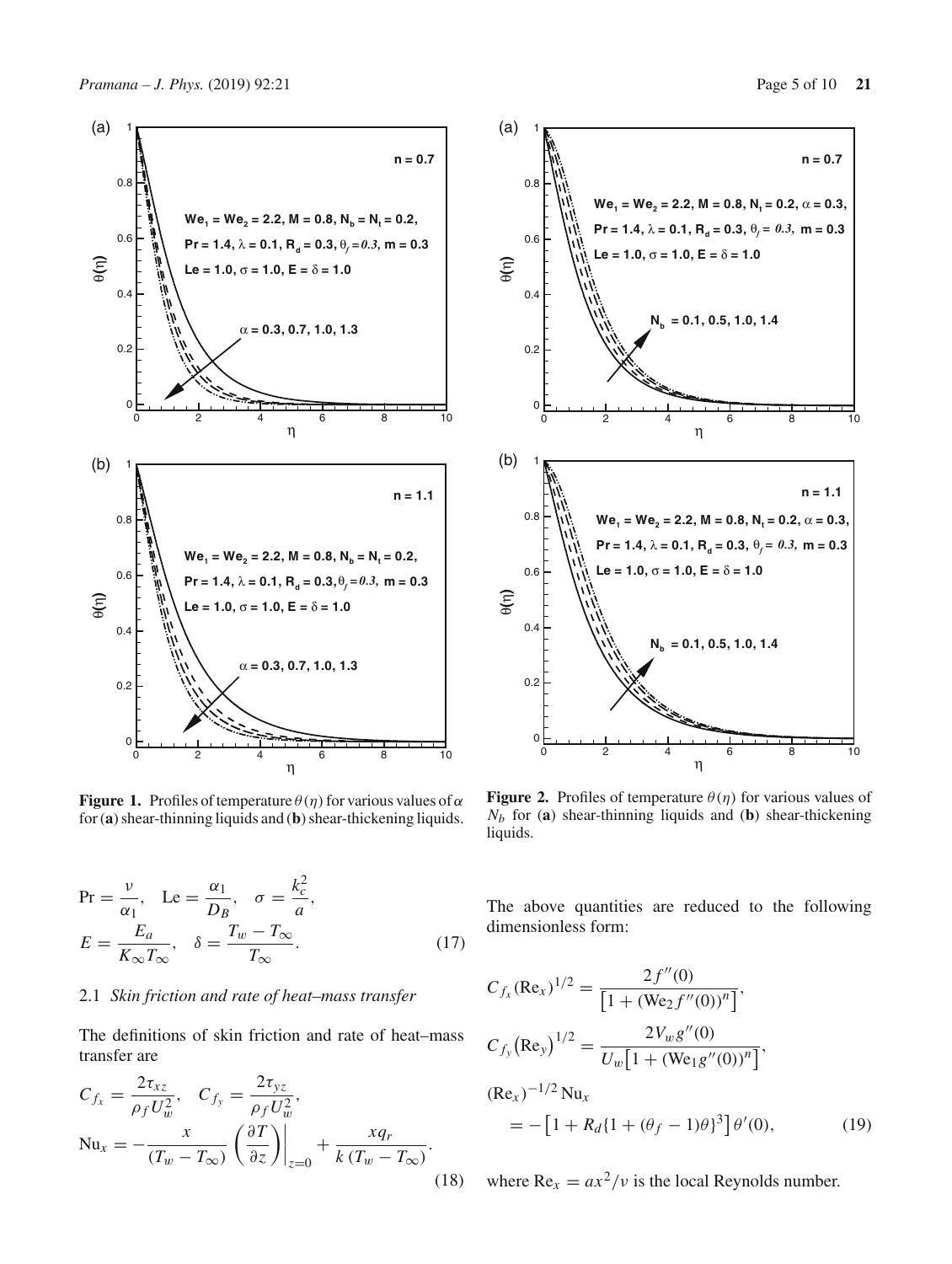

<span id="page-5-1"></span>**Figure 3.** Profiles of temperature  $\theta(\eta)$  for various values of  $N_t$  for (**a**) shear-thinning liquids and (**b**) shear-thickening liquids.

#### **3. Solution procedure**

### 3.1 *Numerical scheme*

The governing ODEs for the flow and heat–mass transport of the cross nanofluid are numerically handled with the help of bvp4c scheme. The resultant problem is converted to the corresponding initial value problem. The procedure is given as follows:



<span id="page-5-0"></span>**Figure 4.** Profiles of temperature  $\theta(\eta)$  for various values of  $\theta_f$  for (a) shear-thinning liquids and (b) shear-thickening liquids.

| $f = Q_1, \quad f' = Q_2, \quad f'' = Q_3, \quad f''' = Q'_3, \quad (20)$ |  |  |  |  |  |
|---------------------------------------------------------------------------|--|--|--|--|--|
|---------------------------------------------------------------------------|--|--|--|--|--|

 $g = Q_4$ ,  $g' = Q_5$ ,  $g'' = Q_6$ ,  $g''' = Q'_6$ ,  $(21)$ 

$$
\theta = Q_7, \quad \theta' = Q_8, \quad \theta'' = Q_8', \tag{22}
$$

$$
\varphi = Q_9, \quad \varphi' = Q_{10}, \quad \varphi'' = Q'_{10},
$$
\n(23)

where

$$
Q_3' = \frac{\left[\left[1 + (\text{We}_1 Q_3)^n\right]^2 \left[Q_2^2 - (Q_1 + Q_4)Q_3\right] + \left[1 + (\text{We}_1 Q_3)^n\right]^2 M^2 Q_2\right]}{A_1},\tag{24}
$$

$$
Q'_6 = \frac{\left[\left[1 + (\text{We}_2 Q_6)^n\right]^2 \left[Q_5^2 - (Q_1 + Q_4)Q_6\right] + \left[1 + (\text{We}_2 Q_6)^n\right]^2 M^2 Q_5\right]}{A_2}.
$$
\n(25)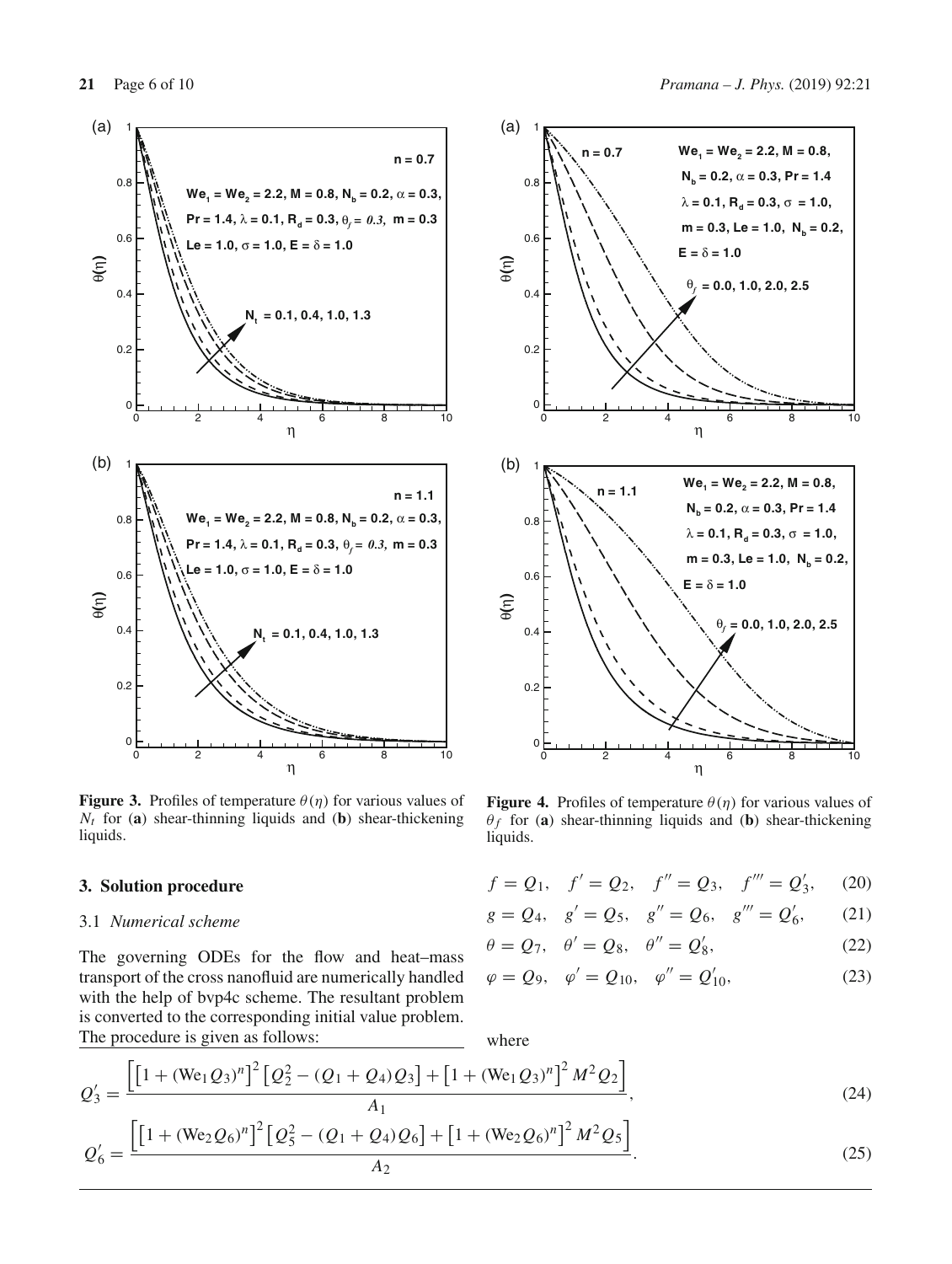

<span id="page-6-0"></span>**Figure 5.** Profiles of concentration  $\varphi(\eta)$  for various values of *E* for (**a**) shear-thinning liquids and (**b**) shear-thickening liquids.

Here

$$
A_1 = [1 + (1 - n)(\text{We}_1 Q_3)^n]
$$
  
and

$$
A_2 = [1 + (1 - n)(\text{We}_2 Q_6)^n], \tag{26}
$$



<span id="page-6-1"></span>**Figure 6.** Profiles of concentration  $\varphi(\eta)$  for various values of *m* for (**a**) shear-thinning liquids and (**b**) shear-thickening liquids.

$$
-\operatorname{LePr}(Q_1 + Q_4)Q_{10} - \frac{N_t}{N_b}Q'_8, \tag{29}
$$

with

$$
Q'_8 = \frac{-\Pr[(Q_1 + Q_4)Q_8 + N_b Q_8 Q_{10} + N_t Q_8^2] - \Pr \lambda Q_7 - 3R_d (1 + (\theta_f - 1)Q_7)^2 ((\theta_f - 1)Q_8^2)}{A_3},
$$
(27)

$$
A_3 = (1 + R_d(1 + (\theta_f - 1)Q_7)^3),
$$
  
\n
$$
Q'_{10} = -Le \Pr \sigma (1 + \delta Q_7)^m
$$
  
\n
$$
\times \exp \left(-\frac{E}{1 + \delta Q_7}\right) Q_9
$$
  
\n
$$
A_3 = (1 + R_d(1 + (\theta_f - 1)Q_7)^3),
$$
  
\n
$$
Q_1(0) = 0, Q_4(0) = 0, Q_2(0) = 1, Q_2(0) = 1, Q_5(0) = \alpha,
$$
  
\n
$$
Q_7(0) = 1, Q_9(0) = 1,
$$
  
\n
$$
Q_2 \rightarrow 0, Q_5 \rightarrow 0, Q_7 \rightarrow 0,
$$
  
\n
$$
Q_9 \rightarrow 0 \text{ as } \eta \rightarrow \infty.
$$
  
\n(31)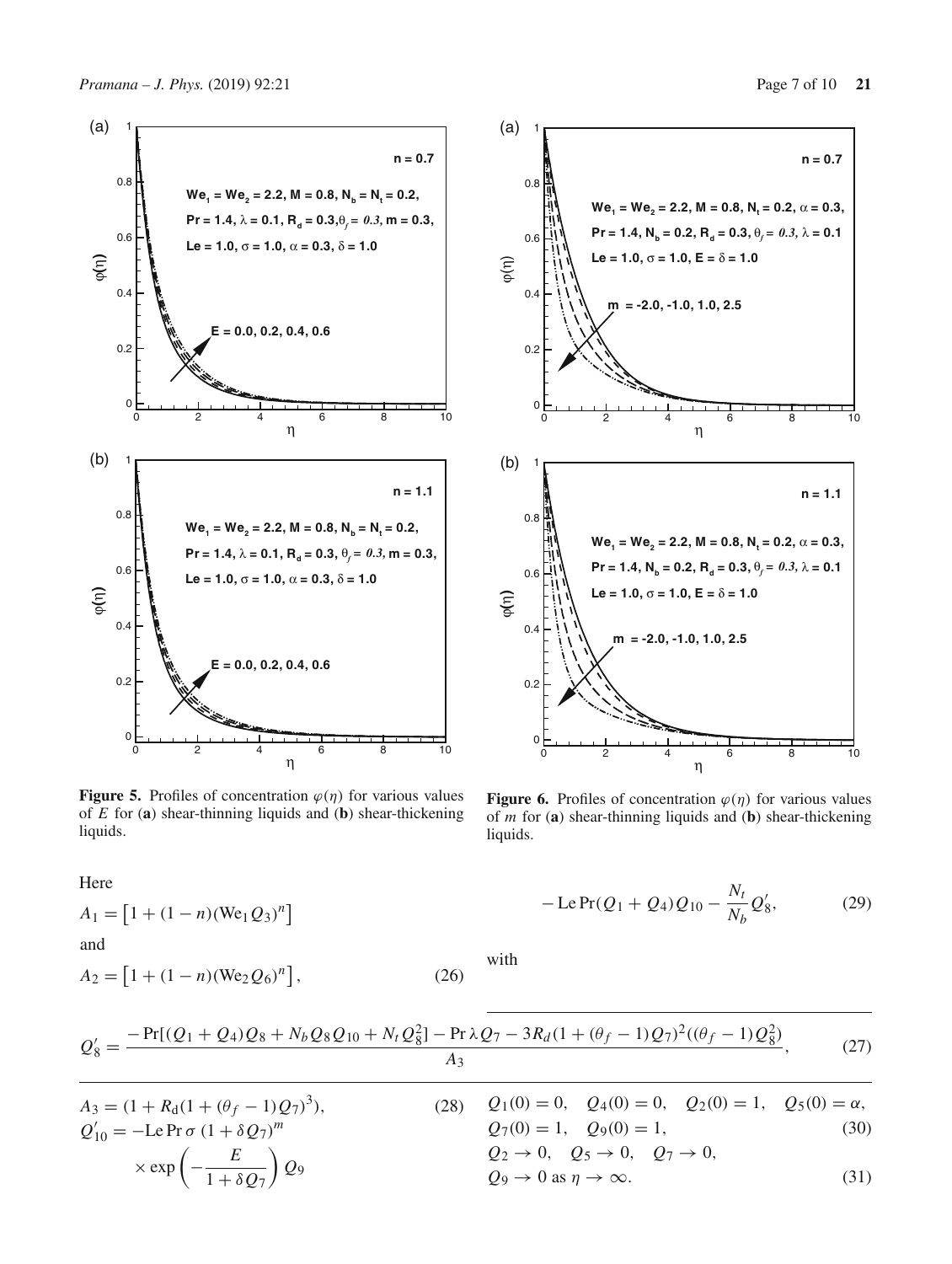

<span id="page-7-0"></span>**Figure 7.** Profiles of concentration  $\varphi(\eta)$  for various values of  $N_b$  for (**a**) shear-thinning liquids and (**b**) shear-thickening liquids.

#### 3.2 *Verification of numerical outcomes*

The accuracy of the numerical technique is verified in table [1](#page-2-0) by making a comparison in the absence of nonlinear mechanisms with the results tabulated by Ariel [\[41](#page-9-30)]. The numerical outcomes of  $-f''(0)$  and  $-g''(0)$  are computed and the legitimacy of our results is ensured.

# **4. Discussion**

The foremost emphasis of the current research is to explore the features of constructive–destructive reactions and activation energy effects for MHD 3D forced convective flow of cross nanofluid. Heat sink–source



<span id="page-7-1"></span>**Figure 8.** Profiles of concentration  $\varphi(\eta)$  for various values of  $N_t$  for (**a**) shear-thinning liquids and (**b**) shear-thickening liquids.

and nonlinear radiation effects are taken into consideration. Detailed graphical analysis has been made for the temperature and concentration fields and discussed for various parameters of interest. Additionally, the heat transfer rate of various fluctuating parameters is included in table [2.](#page-2-1) From table [2,](#page-2-1) we perceived that the heat transfer rate increases for accumulative values of Pr,  $E$ ,  $n$  and  $\sigma$  while it decreases for  $\delta$ , *m* and  $N_t$ .

The dependence of various parameters on the temperature of cross nanofluid is exhibited graphically in figures [1–](#page-4-0)[4.](#page-5-0) Figures [1a](#page-4-0) and [1b](#page-4-0) are sketched to perceive the dependence of 3D flow of cross nanofluid on  $\alpha$  for  $n < 1$  and  $n > 1$ . The exploration of these plots shows that nanofluid temperature decreases for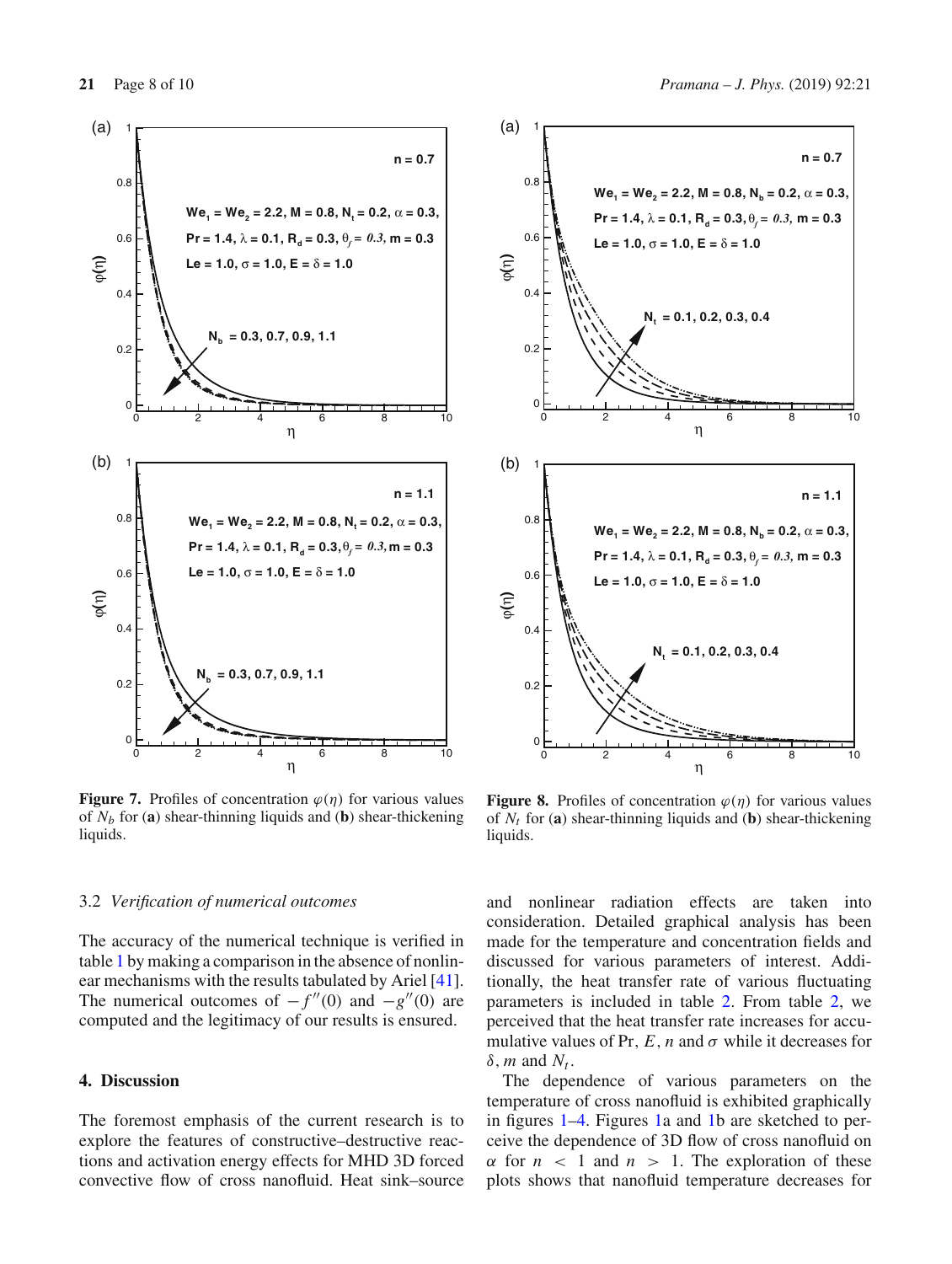

<span id="page-8-0"></span>**Figure 9.** Profiles of concentration  $\varphi(\eta)$  for various values of σ for (**a**) shear-thinning liquids and (**b**) shear-thickening liquids.

argumented values of alpha. This behaviour of cross magnetonanoliquid appears to be due to the fact that as we increase  $\alpha$ , stretching at infinity is higher when compared to the stretching rate at  $\eta = 0$ . Furthermore, a careful analysis of these sketches shows that the decaying behaviour of the cross nanofluid is more prominent for  $n > 1$ . Figures [2a](#page-4-1), [2b](#page-4-1) and [3a](#page-5-1), [3b](#page-5-1) present the impact of  $N_b$  and  $N_t$  on the temperature profile of the cross nanofluid. These figures show that the augmented values of  $N_b$  and  $N_t$  affect the heat transfer strongly. The rise in the temperature of cross nanofluid is detected for increasing values of  $N_b$  and  $N_t$ . Physically,  $N_t$  demonstrates the temperature difference of cross nanofluid between the hot fluid behind the sheet and temperature of the liquid at infinity. Therefore, as we raise the values of  $N_t$ , the difference of temperature at infinity and at  $\eta = 0$  increases due to which the temperature of the cross nanoliquid enhances. The influence of  $\theta_f$  on the temperature profile of the cross fluid is displayed in figures [4a](#page-5-0) and [4b](#page-5-0). It can be seen from these figures that the temperature profile enhances with an increment in  $\theta_f$ . Physically, as  $\theta_f$  strengthens, the temperature of the wall increases compared to the temperature of the nanoliquid at infinity. Thus, the temperature of the nanofluid increases.

The concentration profiles of the cross nanofluid exhibit remarkable changes with the variation of *E*, *m*,  $N_b$ ,  $N_t$  and  $\sigma$  for  $n < 1$  and  $n > 1$ . Concentration profiles of the cross nanofluid for different values of activation energy *E* are shown in figures [5a](#page-6-0) and [5b](#page-6-0). The increasing values of *E* result in an augmentation in the concentration of cross nanofluid. From eq.  $(1)$ , we detected that high activation energy and low temperature reduce the reaction rate due to which chemical reaction mechanisms slow down. Therefore, the concentration of cross nanofluid increases. Figures [6a](#page-6-1) and [6b](#page-6-1) are plotted to detect the characteristics of the fitted rate constant *m* on the concentration of cross nanofluid. Chemically, as we boost the values of *m* destructive chemical mechanisms enhance due to the decline in the concentration of the cross nanofluid. Figures [7a](#page-7-0), [7b](#page-7-0) and [8a](#page-7-1), [8b](#page-7-1) show the concentration profile of the cross nanofluid for various values of  $N_b$  and  $N_t$ . These figures show that the concentration of cross nanofluid decreases with elevation in  $N_t$  while the reverse trend is observed for  $N_b$ . Additionally, it is detected that physically, an increase in the magnitude of  $N_b$  corresponds to an increase in the rate at which nanoparticles in the base liquid move in random directions with different velocities. This movement of nanoparticles augments transfer of heat and therefore, decreases the concentration profile. The influence of  $\sigma$ on the concentration profile of the cross fluid is shown in figures [9a](#page-8-0) and [9b](#page-8-0). These figures show that the concentration profile deceases with an increment in  $\sigma$ .

#### **5. Concluding remarks**

The intent of the present work was to develop a physical model and to provide a better understanding of 3D flow of cross magnetonanofluid under the aspects of heat source–sink. Furthermore, the impacts of activation energy and destructive–constructive chemical reactions for magnetonanofluid were considered here. Modelled equations of cross magnetonanofluid were simplified by applying suitable similarity transformations and the numerical solutions of these equations were found with the help of bvp4c scheme. The main findings can be listed as: